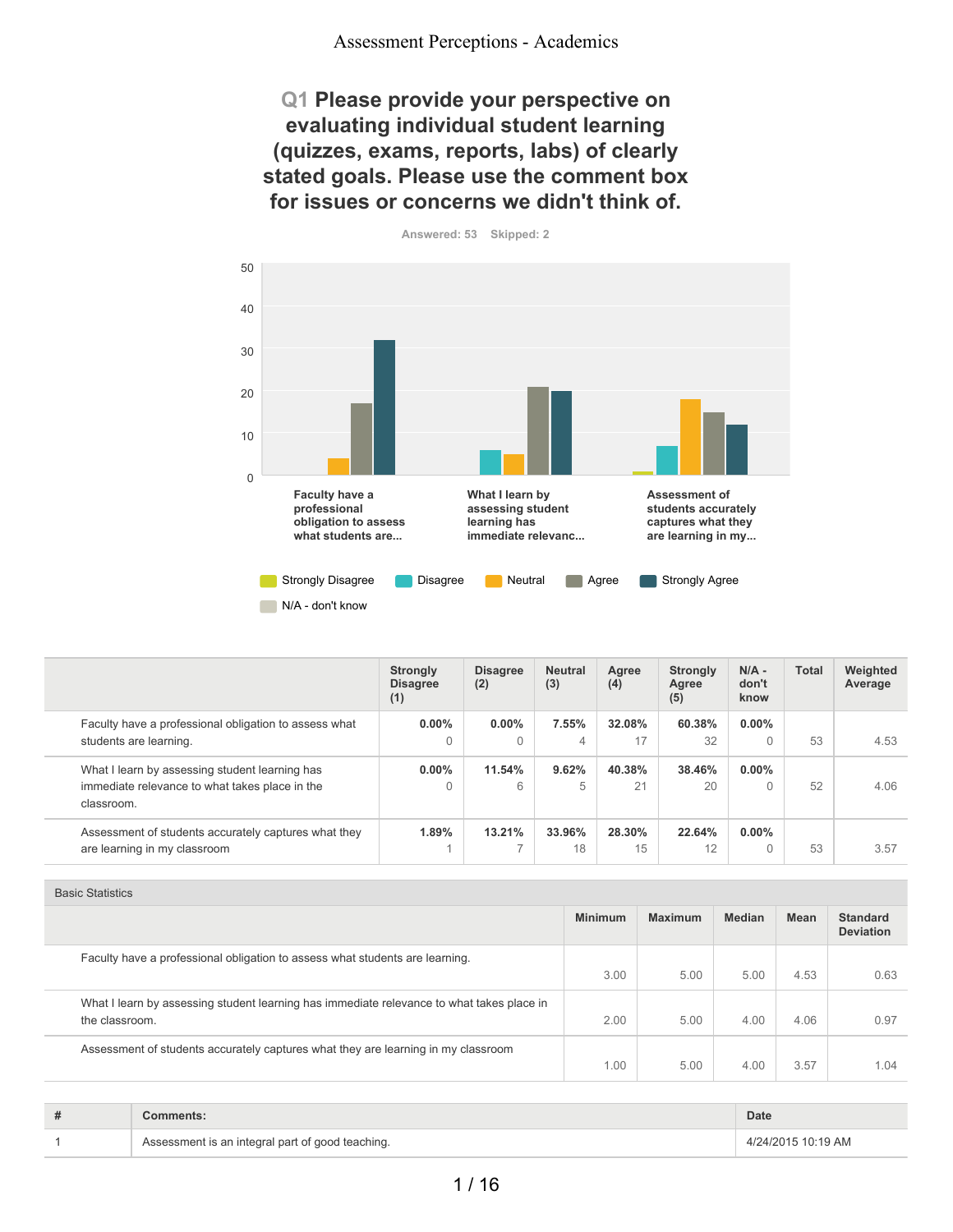| 2              | Assessment with the potential to be used in personnel decisions will never give accurate data. Outcome-based<br>assessment literature has many studies where, in order to have students "meet expectations", the instructor<br>either makes the summative assessment questions too easy or coaches the students on those particular<br>questions. The data you receive is often not valid. A tangential effect of such outcomes-based assessment<br>practices is to increase the rate of grade inflation. The evidence that this happens stares back at us each day in<br>the classroom. Our current students are the product of No-Child Left Behind where the outcomes are used in<br>personnel, budget, and enrollment decisions. Are these student better prepared under NCLB than they were prior<br>to 14 years ago? | 4/23/2015 9:46 AM  |
|----------------|----------------------------------------------------------------------------------------------------------------------------------------------------------------------------------------------------------------------------------------------------------------------------------------------------------------------------------------------------------------------------------------------------------------------------------------------------------------------------------------------------------------------------------------------------------------------------------------------------------------------------------------------------------------------------------------------------------------------------------------------------------------------------------------------------------------------------|--------------------|
| 3              | While I would like to presume what I am assessing is an accurate reflection of what students are learning in my<br>classroom, this has not been verified.                                                                                                                                                                                                                                                                                                                                                                                                                                                                                                                                                                                                                                                                  | 4/21/2015 11:41 AM |
| 4              | Students are exposed to a great deal of informationthey may retain it long enough to respond to a quiz or a<br>test but they probably don't bother to actually LEARN the information unless they need to use that information in<br>their immediate future Sometimes the best we can do is help students to become aware that the information and<br>professional terms/vocabulary that is presented in class is consistent with what they will find in the work<br>placeand if they can't specifically remember what they "learned", perhaps they can remember the affiliated<br>sources                                                                                                                                                                                                                                  | 4/20/2015 12:57 PM |
| 5              | I don't know how to do it, but I think more responsibility for learning should fall on the student.                                                                                                                                                                                                                                                                                                                                                                                                                                                                                                                                                                                                                                                                                                                        | 4/20/2015 10:26 AM |
| 6              | Depends what you mean by assessment. A professional will monitor the progress and performance of students<br>and adjust accordingly. An elaborate system of data metrics can go beyond that to be a chore in itself without<br>real-time relevance.                                                                                                                                                                                                                                                                                                                                                                                                                                                                                                                                                                        | 4/20/2015 10:20 AM |
| $\overline{7}$ | Students learn more, than just what is on assessments (quizzes, test, etc) Students should also bear some<br>responsibility for monitoring their progress related to the assessments and not just rely on teachers to keep track<br>of their performance and grades.                                                                                                                                                                                                                                                                                                                                                                                                                                                                                                                                                       | 4/16/2015 7:09 PM  |
| 8              | I get more out of learning from employers of my students and alumni to better capture what they are and not<br>learning in my classroom. Specific feedback from students with regards to how well they learned the course<br>objectives has been useful.                                                                                                                                                                                                                                                                                                                                                                                                                                                                                                                                                                   | 4/16/2015 5:34 PM  |
| 9              | I utilize assessment to make short term and long term adjustments in my classroom. It is an ongoing and fluid<br>process                                                                                                                                                                                                                                                                                                                                                                                                                                                                                                                                                                                                                                                                                                   | 4/16/2015 4:06 PM  |
| 10             | If the method of assessment is authentic to the discipline and appropriate within the context of the assignments<br>and outcomes of the course, then, yes, assessment is an effective tool for improving teaching and facilitating<br>learning                                                                                                                                                                                                                                                                                                                                                                                                                                                                                                                                                                             | 4/16/2015 2:41 PM  |
| 11             | Studies of teacher assessment at the University level show that if the student is getting a high grade, they are<br>more likely to give a positive assessment. The degree of difficulty of the course material also means that the<br>instructor of the class, will get a lower scores on assessments, no mater how skilled or capable. Assessments are<br>also skewed to the positive if the instructor engages in "likable" behavior.                                                                                                                                                                                                                                                                                                                                                                                    | 4/16/2015 2:29 PM  |
| 12             | There are multiple variables that influence student performance on quizzes, exams, labs, etc. I don't think that<br>they are the end-point of student learning assessment.                                                                                                                                                                                                                                                                                                                                                                                                                                                                                                                                                                                                                                                 | 4/16/2015 1:48 PM  |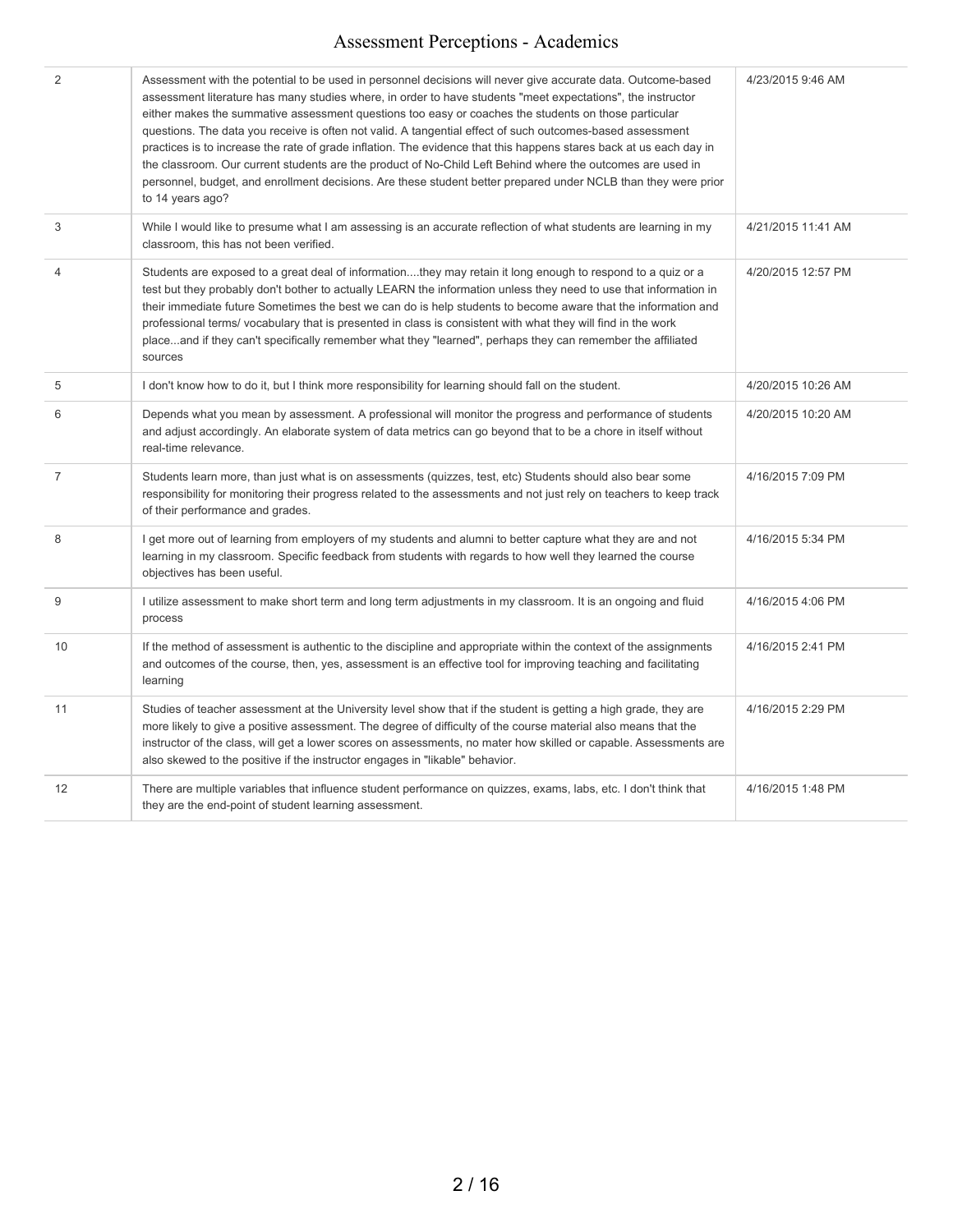## **Q2 Please provide your perspective on assessing group-level student learning (course notes, assessment summary). Please use the comment box for issues or concerns we didn't think of.**



**Answered: 53 Skipped: 2**

|                                                                                          | <b>Strongly</b><br>Disagree (1) | <b>Disagree</b><br>(2) | <b>Neutral</b><br>(3)              | Agree<br>(4) | <b>Strongly</b><br>Agree<br>(5) | $N/A -$<br>don't<br>know | <b>Total</b> | Weighted<br>Average |
|------------------------------------------------------------------------------------------|---------------------------------|------------------------|------------------------------------|--------------|---------------------------------|--------------------------|--------------|---------------------|
| Faculty have a professional obligation to assess<br>whether students are learning.       | $0.00\%$<br>$\Omega$            | 1.89%                  | 7.55%<br>4                         | 45.28%<br>24 | 45.28%<br>24                    | $0.00\%$<br>0            | 53           | 4.34                |
| Assessment techniques accurately measure student<br>achievement of the learning outcomes | 5.66%<br>3                      | 16.98%<br>9            | 30.19%<br>16                       | 32.08%<br>17 | 13.21%                          | 1.89%                    | 53           | 3.31                |
| The effectiveness of teaching is enhanced when<br>faculty assess students                | 3.77%<br>2                      | 1.89%                  | 20.75%<br>11                       | 45.28%<br>24 | 28.30%<br>15                    | $0.00\%$<br>$\Omega$     | 53           | 3.92                |
| am completely free to implement my own approach<br>to assessment.                        | 9.43%<br>5                      | 20.75%<br>11           | 18.87%<br>10                       | 33.96%<br>18 | 11.32%<br>6                     | 5.66%<br>3               | 53           | 3.18                |
| I use more student assessment techniques than I did<br>five years ago.                   | 11.32%<br>6                     | 5.66%<br>3             | 22.64%<br>12                       | 28.30%<br>15 | 26.42%<br>14                    | 5.66%<br>3               | 53           | 3.56                |
| Course assessment is my responsibility                                                   | $0.00\%$<br>$\Omega$            | $0.00\%$<br>$\Omega$   | 13.21%<br>$\overline{\phantom{a}}$ | 56.60%<br>30 | 30.19%<br>16                    | $0.00\%$<br>$\cap$       | 53           | 4.17                |

|                                                                                          | <b>Minimum</b> | <b>Maximum</b> | <b>Median</b> | <b>Mean</b> | <b>Standard</b><br><b>Deviation</b> |
|------------------------------------------------------------------------------------------|----------------|----------------|---------------|-------------|-------------------------------------|
| Faculty have a professional obligation to assess whether students are learning.          | 2.00           | 5.00           | 4.00          | 4.34        | 0.70                                |
| Assessment techniques accurately measure student achievement of the learning<br>outcomes | 1.00           | 5.00           | 3.00          | 3.31        | 1.08                                |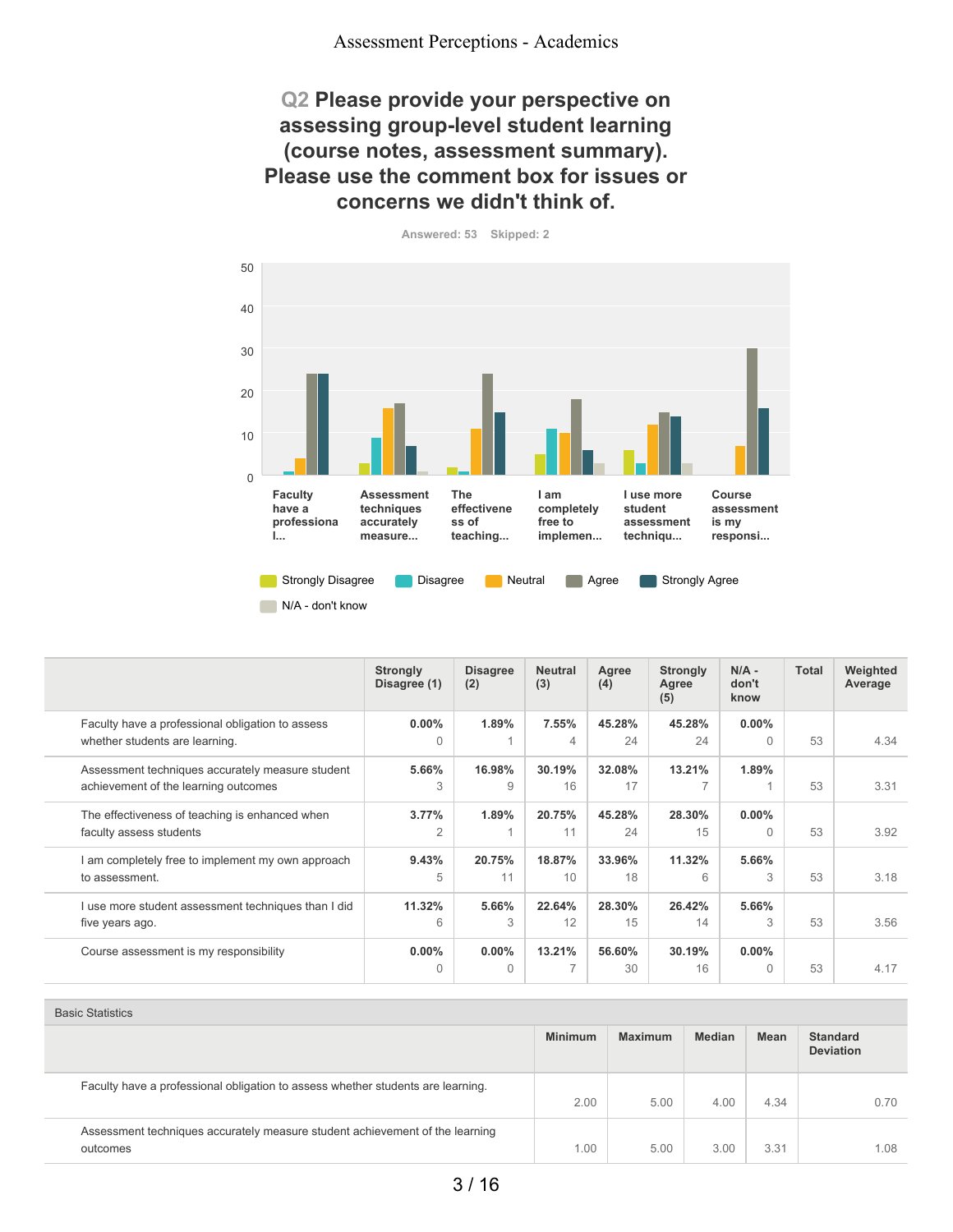| The effectiveness of teaching is enhanced when faculty assess students |      |      |      |      |      |
|------------------------------------------------------------------------|------|------|------|------|------|
|                                                                        | 1.00 | 5.00 | 4.00 | 3.92 | 0.95 |
| am completely free to implement my own approach to assessment.         |      |      |      |      |      |
|                                                                        | 1.00 | 5.00 | 3.00 | 3.18 | 1.19 |
| use more student assessment techniques than I did five years ago.      |      |      |      |      |      |
|                                                                        | 1.00 | 5.00 | 4.00 | 3.56 | 1.28 |
| Course assessment is my responsibility                                 |      |      |      |      |      |
|                                                                        | 3.00 | 5.00 | 4.00 | 4.17 | 0.64 |
|                                                                        |      |      |      |      |      |

 $\overline{\phantom{a}}$ 

| #  | <b>Comments:</b>                                                                                                                                                                                                                                                                                                                                                                                                                                                                                                                                                                                                                                                                                                                                                                                                                                   | Date               |
|----|----------------------------------------------------------------------------------------------------------------------------------------------------------------------------------------------------------------------------------------------------------------------------------------------------------------------------------------------------------------------------------------------------------------------------------------------------------------------------------------------------------------------------------------------------------------------------------------------------------------------------------------------------------------------------------------------------------------------------------------------------------------------------------------------------------------------------------------------------|--------------------|
| 1  | Of course faculty assesswe have for centuries. This new approach to formally reported assessment using<br>outcomes-only is the ersatz idea of Margaret Spellings. It hasn't helped secondary education and it is not helping<br>post-secondary education. The idea that there are consequences to poor performance incentivizes cooking the<br>numbers. Cooked numbers don't help to improve our students' learning.                                                                                                                                                                                                                                                                                                                                                                                                                               | 4/23/2015 9:46 AM  |
| 2  | The effectiveness of teaching is enhanced when the student accepts responsibility for learning                                                                                                                                                                                                                                                                                                                                                                                                                                                                                                                                                                                                                                                                                                                                                     | 4/20/2015 12:57 PM |
| 3  | There are a range of ways to conduct assessment --summative and formative---quantitative and qualitative-.<br>Unfortunately, the emphasis on the "TRACDAT" model of assessment limits the quality and utility of assessment<br>information. Example--outcomes can be assessed quantitatively; however --if one wants to understand how<br>students learn, or why outcomes are or are not being met, qualitative assessment is much more helpful. As an<br>instructor, answers to these questions are much more helpful that a percentage score for meeting an objective                                                                                                                                                                                                                                                                            | 4/20/2015 10:40 AM |
| 4  | Assessment is an ongoing process of evaluating and measuring results of student learning. Why does the<br>institution - have one day for assessment scheduled at the end of the semester. Does that not give the wrong<br>message of why are we doing this and questions the sincerity of the institution to support such efforts? I believe<br>that administration - could careless about the assessment process and its only a need for HLC. Their actions and<br>behavior in how the institution uses assessment and approaches the process shows that they are not interested<br>in assessment.                                                                                                                                                                                                                                                | 4/20/2015 10:22 AM |
| 5  | Assessment is a professional responsibility, The assumption here seems to be that assessment consists of<br>various reporting techniques that give data for course outcomes. This reporting is driven by institutional<br>requirements. The instructor's ability to read the students in class and gauge their performance on course ideas<br>and content may be reflected in that data, but is ultimately separate from that data, which is primarily a reporting<br>artifact.                                                                                                                                                                                                                                                                                                                                                                    | 4/20/2015 10:20 AM |
| 6  | The question is oddly worded.                                                                                                                                                                                                                                                                                                                                                                                                                                                                                                                                                                                                                                                                                                                                                                                                                      | 4/20/2015 9:11 AM  |
| 7  | Course assessment belongs with those faculty that actively teach the course.                                                                                                                                                                                                                                                                                                                                                                                                                                                                                                                                                                                                                                                                                                                                                                       | 4/16/2015 7:09 PM  |
| 8  | It is sometimes challenging to use as much or make definitive statements when there are small class sizes and<br>high variability in students, but the process is still useful.                                                                                                                                                                                                                                                                                                                                                                                                                                                                                                                                                                                                                                                                    | 4/16/2015 6:00 PM  |
| 9  | Assessment in itself that typically happens inherently when conscientious faculty members teach (especially in<br>settings such as those at LSSU). In a small university like LSSU, it is the responsibility of the dean or such<br>administrators to address any issues related to faculty members who are not performing (instead of dragging<br>everyone through a laborious process to address a few).                                                                                                                                                                                                                                                                                                                                                                                                                                         | 4/16/2015 5:34 PM  |
| 10 | Being from an accredited program limits flexibility and freedom to some extent                                                                                                                                                                                                                                                                                                                                                                                                                                                                                                                                                                                                                                                                                                                                                                     | 4/16/2015 4:06 PM  |
| 11 | The techniques I am being asked to use (eg Trac Dat) for Course Assessment do NOT accurately measure<br>student achievement and do not provide useful info in improving teaching. Our dept had a good and useful<br>system in place four years ago that was giving us very useful assessment data, but it went by the wayside when<br>the provost pulled his support. No more release time for running assessment, he said. It should happen by<br>committee the way they do it in Engineering. We protested. We are not engineering and we don't assess the way<br>they do. No use. There went what had been a very useful program assessment strategy, now replaced with a<br>generally useless classroom-based assessment program where everyone is using different tools so none of the<br>data can be collated and compared. Dumb and dumber. | 4/16/2015 3:56 PM  |
| 12 | See above comments.                                                                                                                                                                                                                                                                                                                                                                                                                                                                                                                                                                                                                                                                                                                                                                                                                                | 4/16/2015 2:29 PM  |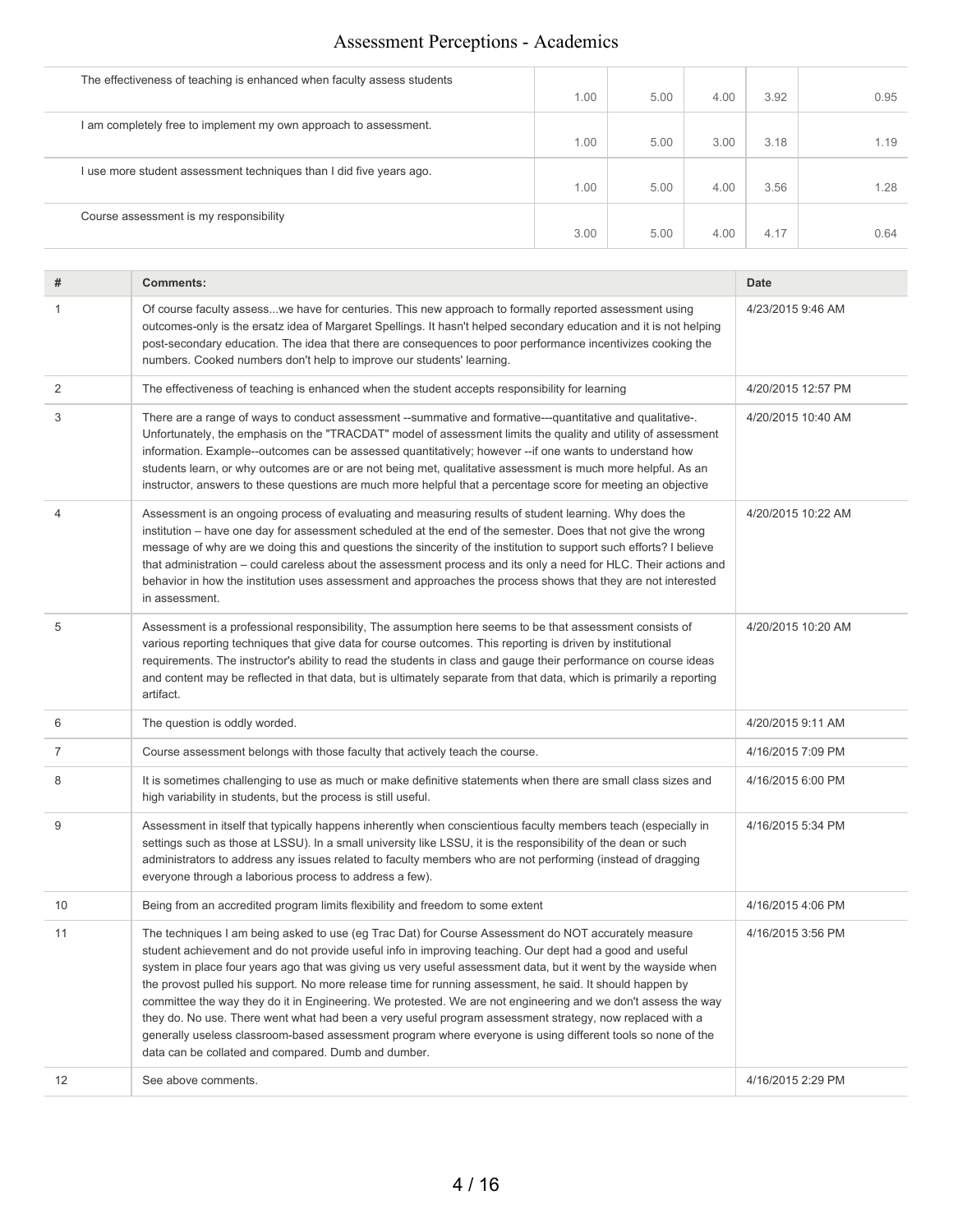## **Q3 Please provide your perspective on school review and documenting use of assessment (school minutes, program review). Please use the comment box for issues or concerns we didn't think of.**



**Answered: 53 Skipped: 2**

|                                                                                                          | <b>Strongly</b><br><b>Disagree</b><br>(1) | <b>Disagree</b><br>(2) | <b>Neutral</b><br>(3) | Agree<br>(4) | <b>Strongly</b><br>Agree<br>(5) | $N/A$ -<br>don't<br>know | <b>Total</b> | Weighted<br>Average |
|----------------------------------------------------------------------------------------------------------|-------------------------------------------|------------------------|-----------------------|--------------|---------------------------------|--------------------------|--------------|---------------------|
| Documentation of assessment is important to student<br>learning.                                         | 5.66%<br>3                                | 15.09%<br>8            | 28.30%<br>15          | 33.96%<br>18 | 16.98%<br>9                     | $0.00\%$<br>$\cap$       | 53           | 3.42                |
| My school uses assessment data to improve student<br>learning.                                           | 5.66%<br>3                                | 9.43%<br>5             | 16.98%<br>9           | 43.40%<br>23 | 15.09%<br>8                     | 9.43%<br>5               | 53           | 3.58                |
| My school uses assessment but does not formally<br>document it.                                          | 13.21%<br>7                               | 33.96%<br>18           | 16.98%<br>9           | 18.87%<br>10 | 9.43%<br>5                      | 7.55%<br>4               | 53           | 2.76                |
| Use of student assessment is valuable to improve the<br>quality of education at the program level.       | 1.89%                                     | 7.55%<br>4             | 15.09%<br>8           | 52.83%<br>28 | 20.75%<br>11                    | 1.89%                    | 53           | 3.85                |
| Faculty should determine how student learning is<br>assessed in courses and programs.                    | 1.92%                                     | 7.69%<br>4             | 5.77%<br>3            | 32.69%<br>17 | 51.92%<br>27                    | $0.00\%$<br><sup>n</sup> | 52           | 4.25                |
| Student assessment reporting limits the amount of<br>time I have to devote to other academic activities. | 3.77%<br>$\overline{2}$                   | 1.89%                  | 20.75%<br>11          | 33.96%<br>18 | 39.62%<br>21                    | $0.00\%$<br>$\cap$       | 53           | 4.04                |
| Program assessment is my responsibility.                                                                 | 3.77%<br>$\overline{2}$                   | 16.98%<br>9            | 26.42%<br>14          | 35.85%<br>19 | 16.98%<br>9                     | $0.00\%$<br><sup>n</sup> | 53           | 3.45                |
| Frequent communication with colleagues improves my<br>student assessment practices.                      | $0.00\%$<br>$\Omega$                      | 5.66%<br>3             | 20.75%<br>11          | 39.62%<br>21 | 33.96%<br>18                    | $0.00\%$<br>$\Omega$     | 53           | 4.02                |

Basic Statistics

**Minimum Maximum Median Mean Standard Deviation**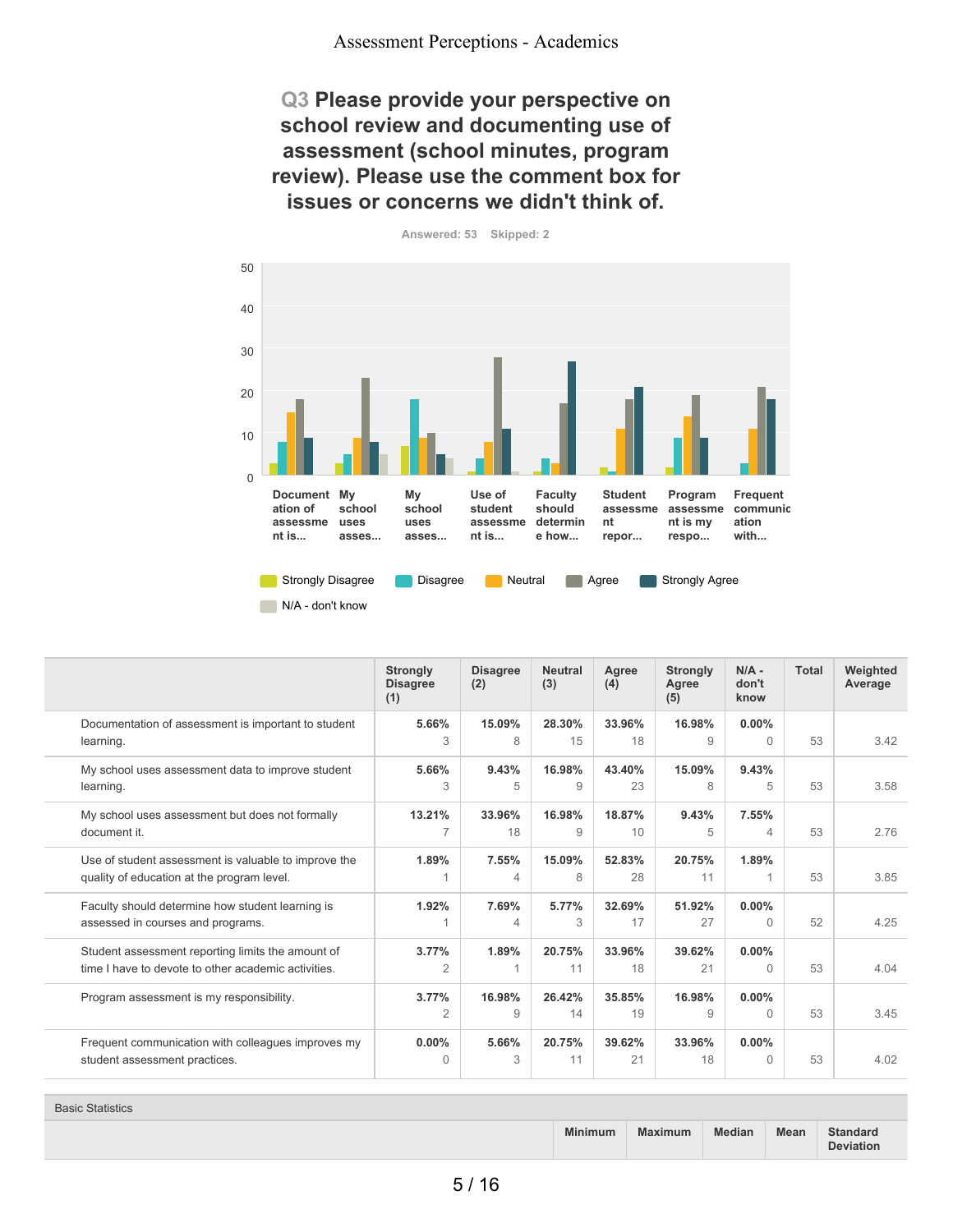| Documentation of assessment is important to student learning.                                            | 1.00 | 5.00 | 4.00 | 3.42 | 1.11 |
|----------------------------------------------------------------------------------------------------------|------|------|------|------|------|
| My school uses assessment data to improve student learning.                                              | 1.00 | 5.00 | 4.00 | 3.58 | 1.08 |
| My school uses assessment but does not formally document it.                                             | 1.00 | 5.00 | 2.00 | 2.76 | 1.22 |
| Use of student assessment is valuable to improve the quality of education at the program<br>level.       | 1.00 | 5.00 | 4.00 | 3.85 | 0.91 |
| Faculty should determine how student learning is assessed in courses and programs.                       | 1.00 | 5.00 | 5.00 | 4.25 | 1.00 |
| Student assessment reporting limits the amount of time I have to devote to other<br>academic activities. | 1.00 | 5.00 | 4.00 | 4.04 | 1.01 |
| Program assessment is my responsibility.                                                                 | 1.00 | 5.00 | 4.00 | 3.45 | 1.07 |
| Frequent communication with colleagues improves my student assessment practices.                         | 2.00 | 5.00 | 4.00 | 4.02 | 0.88 |

| #              | Comments:                                                                                                                                                                                                                                                                                                                                                                                                                                                                                                                                                                                                                                  | Date               |
|----------------|--------------------------------------------------------------------------------------------------------------------------------------------------------------------------------------------------------------------------------------------------------------------------------------------------------------------------------------------------------------------------------------------------------------------------------------------------------------------------------------------------------------------------------------------------------------------------------------------------------------------------------------------|--------------------|
|                | Frequent communication WOULD improve my assessment practices but I don't feel that we spend nearly enough<br>time having these conversations in my school. I would like to see regular meeting time devoted to assessment<br>and learning conversations.                                                                                                                                                                                                                                                                                                                                                                                   | 4/24/2015 10:19 AM |
| $\overline{2}$ | "Responsibility" is often followed by "punishment". No punitive system can work. The carrot is a much better tool<br>in this case, but the stick is what AP Myton continues to embrace. "The Hammer"? Really? When such terms<br>come from an administrator's mouth, it is no wonder that the level of discourse on campus is in its current state.                                                                                                                                                                                                                                                                                        | 4/23/2015 9:46 AM  |
| 3              | Frequent communication with my colleagues improves my ability to provide information to my students                                                                                                                                                                                                                                                                                                                                                                                                                                                                                                                                        | 4/20/2015 12:57 PM |
|                | Program assessment (review) does not appear to be directed towards program improvement but instead to meet<br>institutional or accreditation requirements. I am immensely supportive of program review/assessment if it is tied<br>to MEANINGFUL outcomes that will improve the quality of students' education. Additionally, currently, there is<br>inadequate institutional support (secretarial services, economic support for external reviewers) to conduct quality<br>program reviews that will benefit students                                                                                                                     | 4/20/2015 10:40 AM |
| 5              | We only individually document it, but we do discuss it informally with other faculty. Frequent communication with<br>colleagues that teach the course, or in the program, is useful, but not with faculty outside of the program area.<br>Perhaps through the faculty center that could be useful, but not through any monitoring or review of the actual<br>assessment. The data is not valuable, because it's available outside of the faculty and program and therefore is<br>not a 'good' assessment. If you want real assessment, it needs to be kept at the program level, private. The<br>contract and process is not trust worthy. | 4/16/2015 7:09 PM  |
| 6              | If a program goes through an assessment process as directed by the program's national accrediting agency, that<br>should more than adequately meet or exceed overall HLC accreditation and assessment needs.                                                                                                                                                                                                                                                                                                                                                                                                                               | 4/16/2015 5:34 PM  |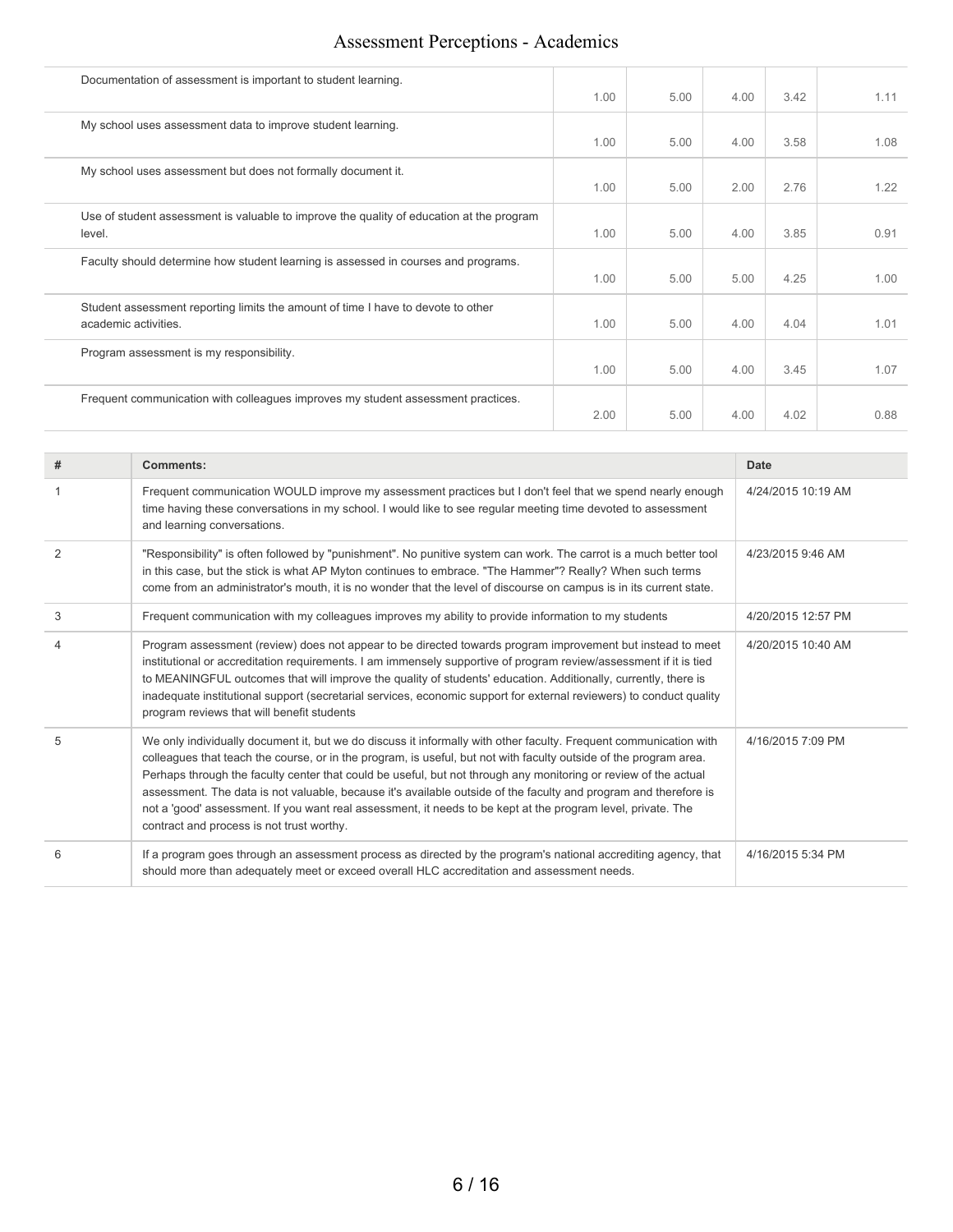## **Q4 Please provide your perspective on institutional reporting on assessment (including Tracdat). Please use the comment box for issues or concerns we didn't think of.**

**Answered: 53 Skipped: 2**



|                                                                                                                           | <b>Strongly</b><br><b>Disagree</b><br>(1) | <b>Disagree</b><br>(2)   | <b>Neutral</b><br>(3) | Agree<br>(4) | <b>Strongly</b><br>Agree<br>(5) | $N/A$ -<br>don't<br>know | <b>Total</b> | Weighted<br>Average |
|---------------------------------------------------------------------------------------------------------------------------|-------------------------------------------|--------------------------|-----------------------|--------------|---------------------------------|--------------------------|--------------|---------------------|
| This institution uses student assessment in shaping<br>academic planning and policy-making.                               | 13.46%                                    | 17.31%<br>9              | 32.69%<br>17          | 19.23%<br>10 | 1.92%                           | 15.38%<br>8              | 52           | 2.75                |
| My institution has an atmosphere conducive to faculty<br>cooperation and interaction.                                     | 20.75%<br>11                              | 16.98%<br>9              | 30.19%<br>16          | 30.19%<br>16 | 1.89%                           | $0.00\%$<br>$\Omega$     | 53           | 2.75                |
| The institution should determine how assessment<br>findings are reported.                                                 | 7.69%<br>$\overline{4}$                   | 21.15%<br>11             | 28.85%<br>15          | 36.54%<br>19 | 3.85%<br>$\overline{2}$         | 1.92%                    | 52           | 3.08                |
| Faculty are reluctant to engage in student assessment<br>for fear that assessment results will be used in<br>evaluations. | 7.69%<br>4                                | 13.46%<br>$\overline{7}$ | 17.31%<br>9           | 36.54%<br>19 | 11.54%<br>6                     | 13.46%<br>$\overline{7}$ | 52           | 3.36                |
| Monitoring student assessment is a distraction and<br>competes with essential academic work.                              | 15.09%<br>8                               | 28.30%<br>15             | 30.19%<br>16          | 20.75%<br>11 | 3.77%<br>$\overline{2}$         | 1.89%                    | 53           | 2.69                |
| Mandated student assessment reporting limits the<br>academic freedom of faculty.                                          | 15.09%<br>8                               | 28.30%<br>15             | 26.42%<br>14          | 18.87%<br>10 | 9.43%<br>5                      | 1.89%                    | 53           | 2.79                |
| The TracDat system is easy to use.                                                                                        | 35.85%<br>19                              | 24.53%<br>13             | 20.75%<br>11          | 11.32%<br>6  | 1.89%                           | 5.66%<br>3               | 53           | 2.14                |
| A lack of good assessment practices could jeopardize<br>my university's accreditation.                                    | 3.77%<br>$\overline{2}$                   | 1.89%                    | 15.09%<br>8           | 37.74%<br>20 | 39.62%<br>21                    | 1.89%                    | 53           | 4.10                |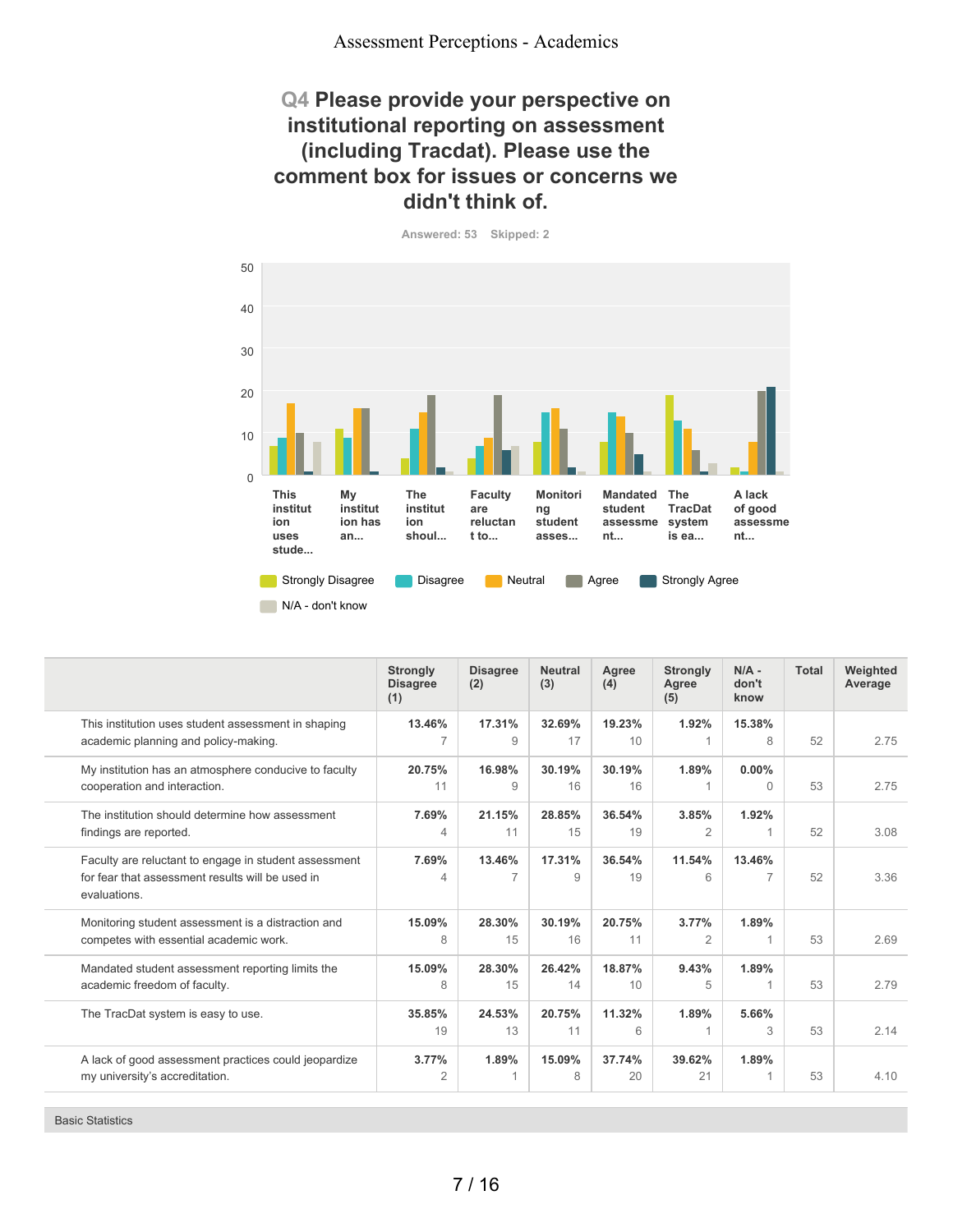|                                                                                                                        | <b>Minimum</b> | <b>Maximum</b> | <b>Median</b> | Mean | <b>Standard</b><br><b>Deviation</b> |
|------------------------------------------------------------------------------------------------------------------------|----------------|----------------|---------------|------|-------------------------------------|
| This institution uses student assessment in shaping academic planning and policy-making.                               | 1.00           | 5.00           | 3.00          | 2.75 | 1.05                                |
| My institution has an atmosphere conducive to faculty cooperation and interaction.                                     | 1.00           | 5.00           | 3.00          | 2.75 | 1.15                                |
| The institution should determine how assessment findings are reported.                                                 | 1.00           | 5.00           | 3.00          | 3.08 | 1.03                                |
| Faculty are reluctant to engage in student assessment for fear that assessment results will<br>be used in evaluations. | 1.00           | 5.00           | 4.00          | 3.36 | 1.16                                |
| Monitoring student assessment is a distraction and competes with essential academic work.                              | 1.00           | 5.00           | 3.00          | 2.69 | 1.08                                |
| Mandated student assessment reporting limits the academic freedom of faculty.                                          | 1.00           | 5.00           | 3.00          | 2.79 | 1.20                                |
| The TracDat system is easy to use.                                                                                     | 1.00           | 5.00           | 2.00          | 2.14 | 1.11                                |
| A lack of good assessment practices could jeopardize my university's accreditation.                                    | 1.00           | 5.00           | 4.00          | 4.10 | 0.99                                |

| #                        | Comments:                                                                                                                                                                                                                                                                                                                                                                                                                         | <b>Date</b>        |
|--------------------------|-----------------------------------------------------------------------------------------------------------------------------------------------------------------------------------------------------------------------------------------------------------------------------------------------------------------------------------------------------------------------------------------------------------------------------------|--------------------|
|                          | Faculty have been collecting data doing assessment since Plato starting having TED talks. We just haven't been<br>required to create an external data base. I know this will satisfy HCL (it's like "teaching to the test") but I don't<br>really believe that this external data base will result in outcomes that enhance the learning and teaching<br>environment for the students or the faculty                              | 4/20/2015 12:57 PM |
| $\overline{2}$           | There is an established quantitative evidence basis for many teaching/institutional practices (including those that<br>benefit retention) in higher education. These established empirical findings in the professional literature appear to<br>have little impact on university policies and practices.                                                                                                                          | 4/20/2015 10:40 AM |
| 3                        | HLC requires reporting. We are such a small place where instructors interact with students that informal<br>assessment takes places continuously. Unfortunately, the extra reporting requirement is simply the current price<br>of accreditation.                                                                                                                                                                                 | 4/20/2015 10:20 AM |
| $\overline{\mathcal{L}}$ | TracDat is slow and time consuming. The inability to have objectives by year is not good. Having 'active' and<br>'inactive' learning outcomes is not good, especially when you refine them. That whole process in the software is<br>poor.                                                                                                                                                                                        | 4/16/2015 7:09 PM  |
| 5                        | Tracdat is yet another data crunching system that is meaningless for truly improving my program and my<br>students' learning. What's the point if Tracdat data is the main focus when any of us faculty members can teach<br>in such a way that we can provide whatever numbers are needed to make my courses "smell like roses". Tracdat<br>is yet another academic gizmo (a gimmick).                                           | 4/16/2015 5:34 PM  |
| 6                        | TracDat is not intuitive and has to be relearned every time one uses it. Some simple navigation fixes could vastly<br>improve the software.                                                                                                                                                                                                                                                                                       | 4/16/2015 5:07 PM  |
| $\overline{7}$           | The LSSU President and administration are NOT managing assessment properly. They confuse assessment to<br>improve student learning with assessment which is used as a "hammer" against individual faculty. LSSU Deans<br>then want the result of their evaluations to ensure that they are able to discipline or fire an instructor. They have<br>little concern for improving instruction which will serve students and faculty. | 4/16/2015 2:29 PM  |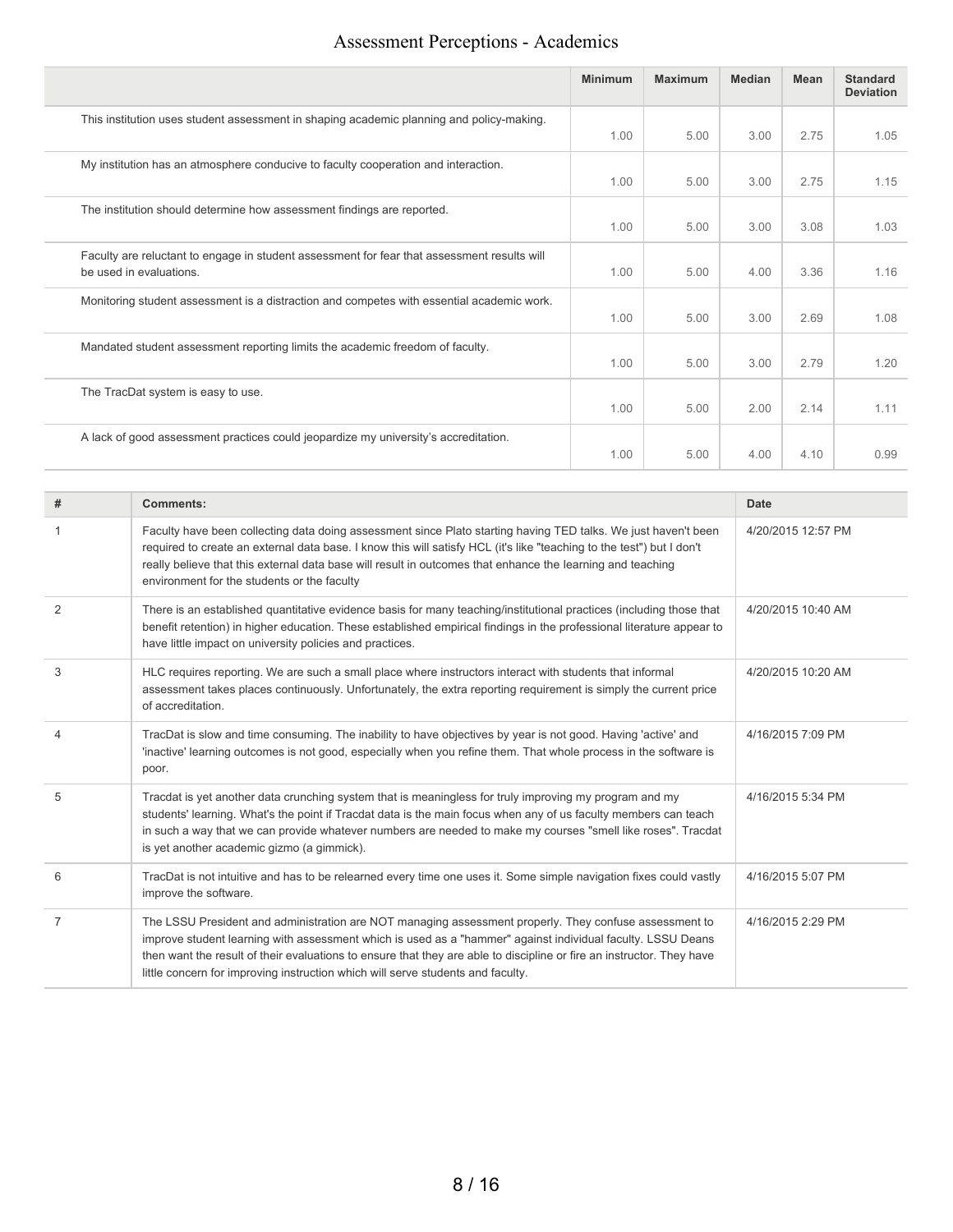# **Q5 The biggest impediment(s) to my doing assessment is (check as many as apply):**

**Answered: 53 Skipped: 2**



| <b>Answer Choices</b>                                   | <b>Responses</b> |    |
|---------------------------------------------------------|------------------|----|
| Finding time to do assessment (1)                       | 54.72%           | 29 |
| Reaching agreement with others on assessment issues (2) | 20.75%           | 11 |
| Understanding what is expected of me (3)                | 39.62%           | 21 |
| Knowing what measurements to use (4)                    | 33.96%           | 18 |
| Understanding the language of assessment (5)            | 28.30%           | 15 |
| Understanding how to enter information into TracDat (6) | 39.62%           | 21 |
| The time to enter data into Tracdat (7)                 | 41.51%           | 22 |
| There are no impediments (8)                            | 9.43%            | 5  |
| <b>Total Respondents: 53</b>                            |                  |    |

| <b>Minimum</b> | $\sim$<br>vlaximum | ledian | <b>Mean</b>    | . .<br>$040 -$<br>' Deviation<br>ndard |
|----------------|--------------------|--------|----------------|----------------------------------------|
| 1.00<br>____   | 0.00<br>ö.UU<br>.  | 4.00   | $\sim$<br>4.US | $\sim$ $\sim$<br>$-\cdot -$            |

| # | Other (please specify)                                                                                                                                                                                                                                                                                                                                                                                                                                                                                                                                               | Date               |
|---|----------------------------------------------------------------------------------------------------------------------------------------------------------------------------------------------------------------------------------------------------------------------------------------------------------------------------------------------------------------------------------------------------------------------------------------------------------------------------------------------------------------------------------------------------------------------|--------------------|
|   | I don't always complete TracDat tasks in a timely manner because it doesn't feel important. While I feel that<br>assessment is a necessity and I do assess and personally reflect on the results, entering the data in TracDat<br>doesn't serve any immediate purpose. If my school closed the loop by then taking TracDat data and having rich<br>conversations about it, I would be better about entering. Right now I enter the data because LSSU needs it for<br>HLC. Conversations that result in professional growth would be a much greater incentive for me. | 4/24/2015 10:19 AM |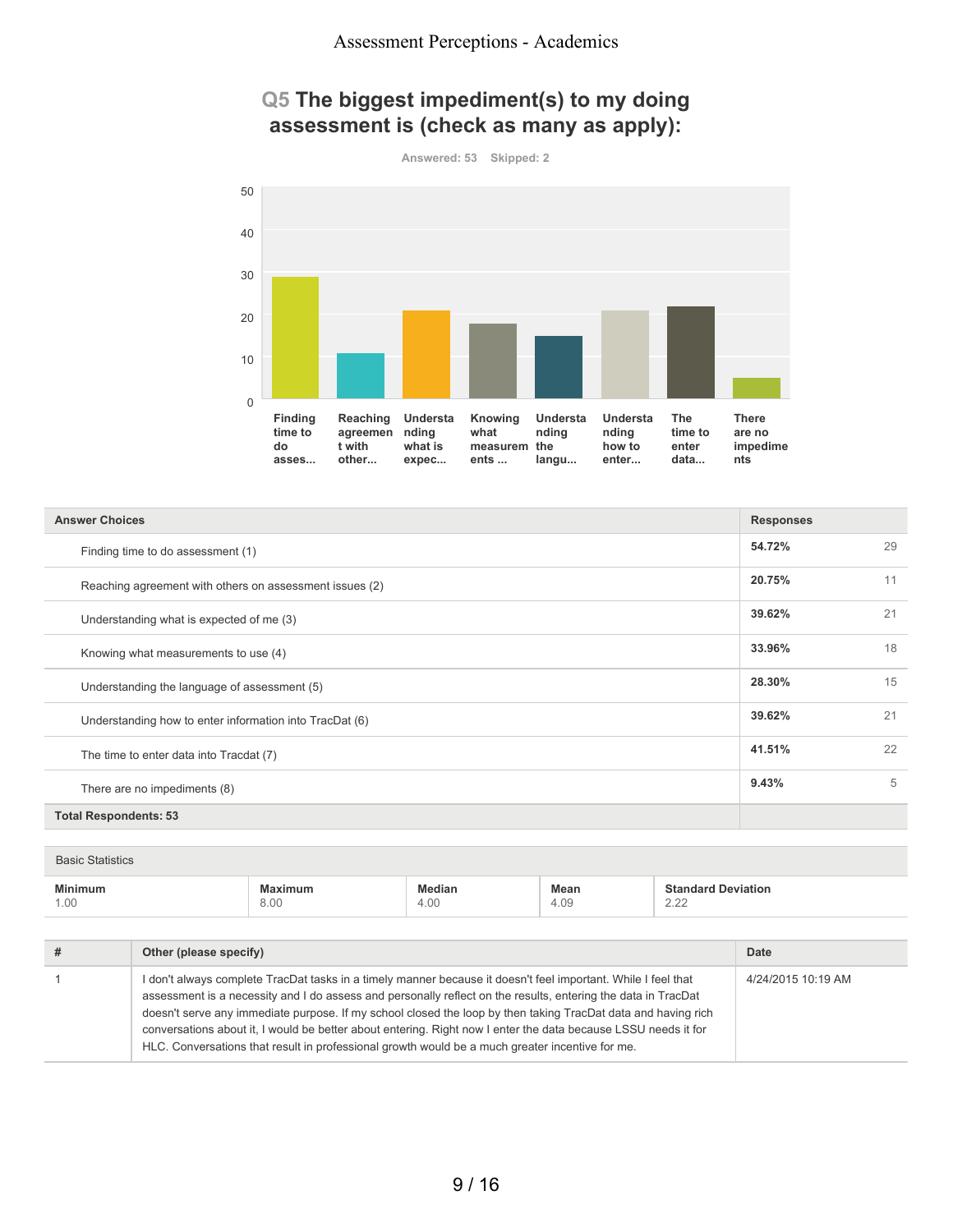|   | Finding time to gather all of my records and re-learn TratDat promptsit is not a problem finding the time to do<br>the assessmentthe assessment has already been doneit's entering the data in TracDat that is frustrating,<br>disheartening and depressing I do not like TracDat. If I don't enter data consistentlyand this happens because<br>there isn't always data to enter, I need to spend time re-learning the system. Once I bite the bullet and accept that<br>I will never recover the time devoted to this task, once I come to accept the inevitabledeath, taxes, TracDatit<br>just becomes plug and chug and I can make it work. | 4/20/2015 12:57 PM |
|---|-------------------------------------------------------------------------------------------------------------------------------------------------------------------------------------------------------------------------------------------------------------------------------------------------------------------------------------------------------------------------------------------------------------------------------------------------------------------------------------------------------------------------------------------------------------------------------------------------------------------------------------------------|--------------------|
| 3 | I understand that continued institutional accreditation requires it, but it is irritating to be told I must be continually<br>bending over backwards and jumping through all kinds of time-consuming hoops to prove the worth of my<br>instruction to people who have no stake in its outcome and no expertise in my discipline.                                                                                                                                                                                                                                                                                                                | 4/20/2015 11:28 AM |
| 4 | Because assessments are 'public', that has implications. There are many factors outside the control of faculty that<br>impact assessment. So, I have to put together a public assessment and a 'real' assessment. That's the problem<br>with building institutional assessment and why we have grade inflation in colleges today.                                                                                                                                                                                                                                                                                                               | 4/16/2015 7:09 PM  |
| 5 | In particular, the time to evaluate student-generated materials *and then figure out what to do about them on a<br>relevant time-scale (usually the next class meeting!)* is extremely difficult to find.                                                                                                                                                                                                                                                                                                                                                                                                                                       | 4/16/2015 3:49 PM  |
| 6 | Tracdat is overly complicated and difficult to use. Indeed its only purpose is to satisfy what LSSU administrator<br>feel is being "graded" by the HLC.                                                                                                                                                                                                                                                                                                                                                                                                                                                                                         | 4/16/2015 2:29 PM  |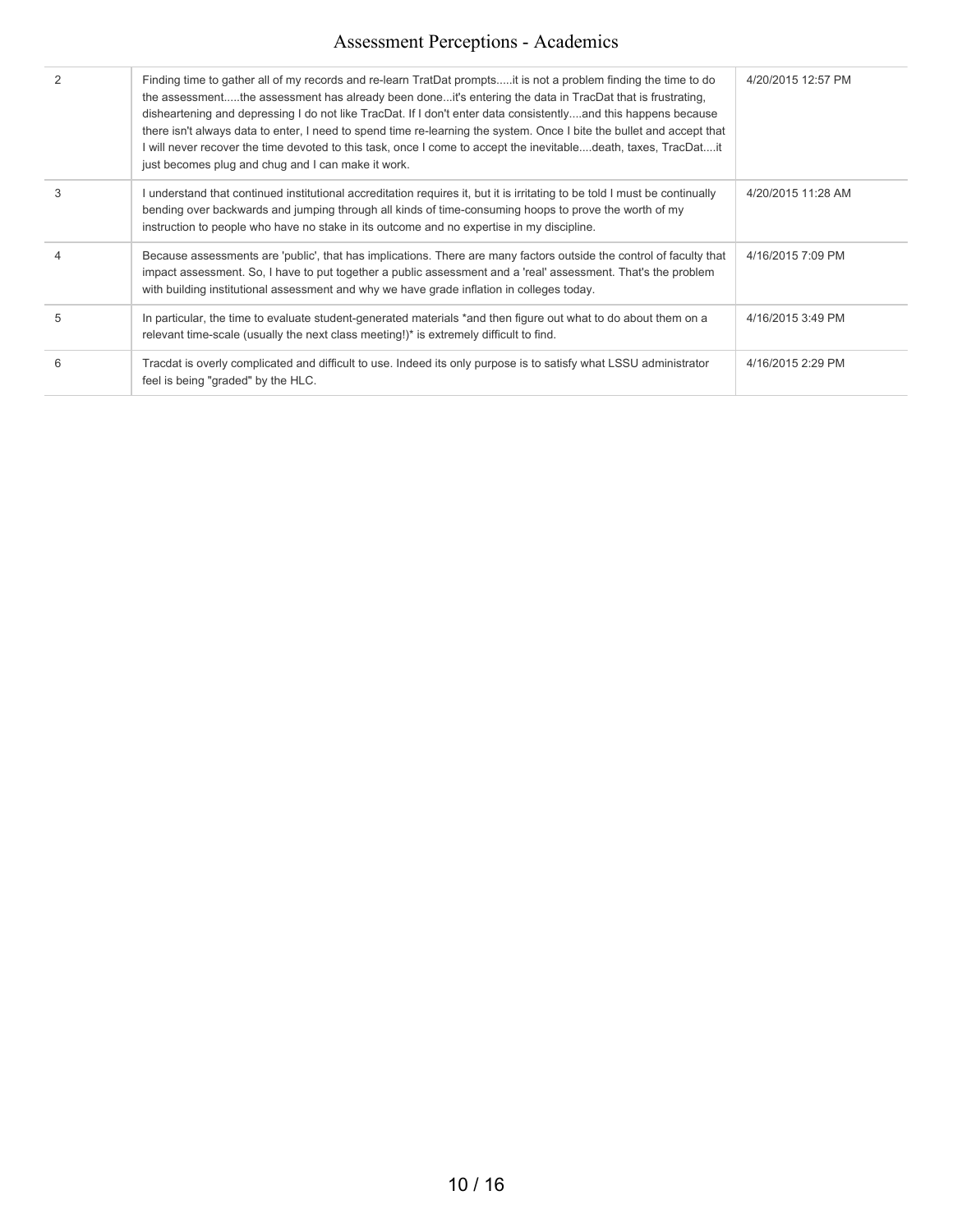## **Q6 I would like more information on (check as many as apply):**

**Answered: 34 Skipped: 21**



| <b>Answer Choices</b>                                                  | <b>Responses</b> |                |
|------------------------------------------------------------------------|------------------|----------------|
| Syllabi development and the bigger picture (1)                         | 23.53%           | $\,8\,$        |
| Developmental goals and course learning outcomes (2)                   | 32.35%           | 11             |
| Conducting program level assessment (3)                                | 50.00%           | 17             |
| Direct assessment methods (4)                                          | 38.24%           | 13             |
| Indirect assessment methods (5)                                        | 35.29%           | 12             |
| Developing curriculum mapping (6)                                      | 29.41%           | 10             |
| Assessing large classes (7)                                            | 17.65%           | 6              |
| Assessing courses with multiple sections (8)                           | 32.35%           | 11             |
| Assessing critical thinking (9)                                        | 29.41%           | 10             |
| Creating action plans (10)                                             | 5.88%            | $\overline{2}$ |
| Understanding Bloom's Taxonomy and its relationship to assessment (11) | 11.76%           | $\overline{4}$ |
| Best practices and examples from my discipline (12)                    | 41.18%           | 14             |
| How to navigate the TracDat system (13)                                | 32.35%           | 11             |
| Conducting the Program Review (14)                                     | 35.29%           | 12             |
| Establishing a Course Rotation Plan (15)                               | 11.76%           | $\overline{4}$ |
| <b>Total Respondents: 34</b>                                           |                  |                |

| <b>BA:</b><br>the contract of the contract of the contract of the contract of the contract of | the contract of the contract of the contract of the contract of the contract of |      | Mean                                                    |                     |
|-----------------------------------------------------------------------------------------------|---------------------------------------------------------------------------------|------|---------------------------------------------------------|---------------------|
| 1.00                                                                                          | $\sim$<br>$\overline{\phantom{a}}$<br>O.UU                                      | 7.00 | $\overline{\phantom{a}}$<br>$\Lambda$ $\Gamma$<br>. .42 | $\sim$<br>⊶<br>→.∪∠ |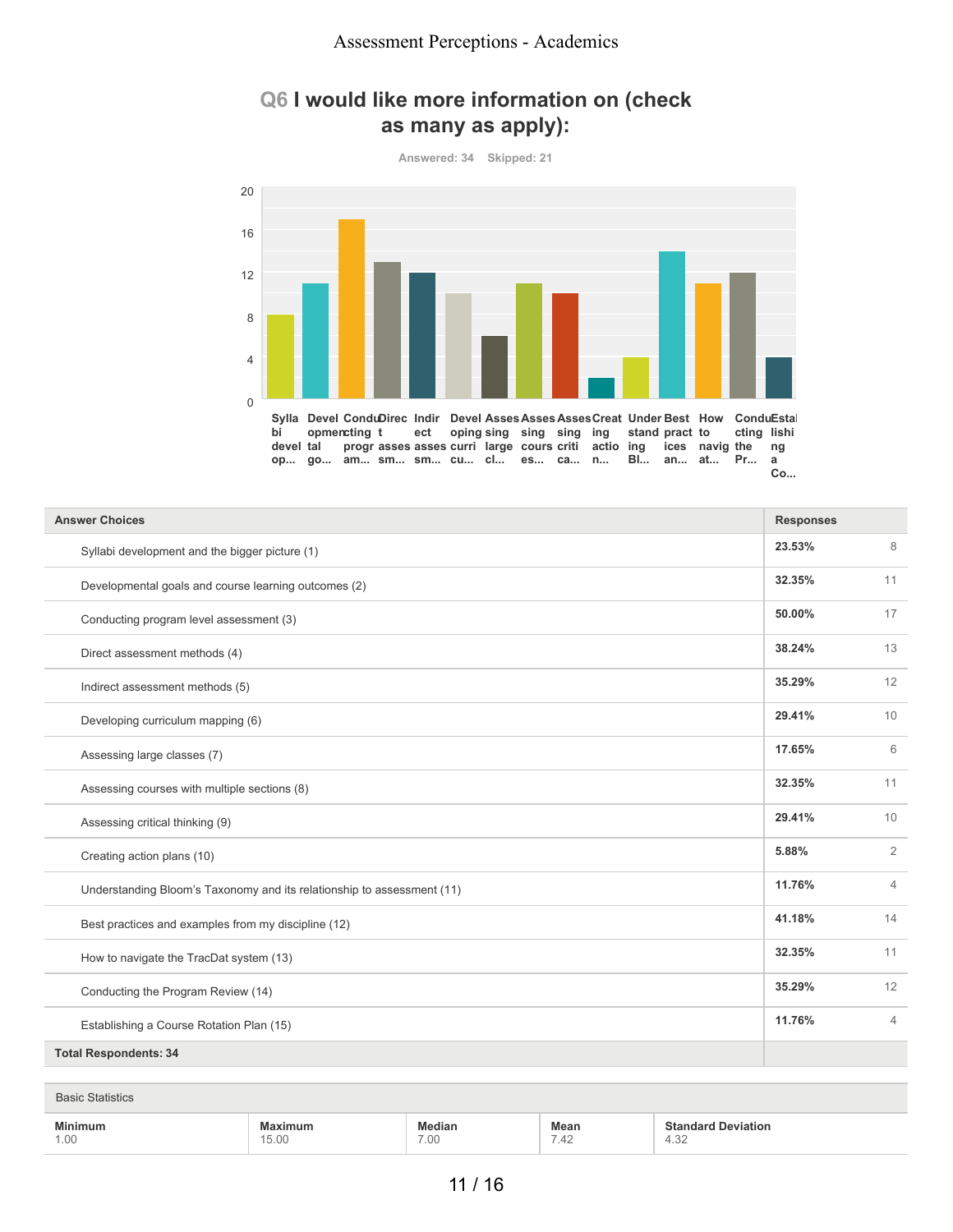| # | Other (please specify)                                                                                                                                                                                                                                                                                                                                                                                                                                                                                                 | Date               |
|---|------------------------------------------------------------------------------------------------------------------------------------------------------------------------------------------------------------------------------------------------------------------------------------------------------------------------------------------------------------------------------------------------------------------------------------------------------------------------------------------------------------------------|--------------------|
|   | Bloom's taxonomy has no basis in actual learning and is consistently misused, particularly in the belief that<br>"higher is better".                                                                                                                                                                                                                                                                                                                                                                                   | 4/23/2015 9:46 AM  |
|   | I would like an In-service during the semester when classes are canceled (NO,,,,,,,DO NOT RE-ALLOCATE A<br>DAY CURRENTLY USED AS PART OF SPRING BREAK, OR ANY OTHER BREAK) and all faculty,<br>administration and office support staff are on site and we all devote that day to trying to enter our data into<br>TracDat.                                                                                                                                                                                             | 4/20/2015 12:57 PM |
|   | Other universities and small colleges have assessment. Why are they not having problems like we do here at<br>LSSU? We need to have the newly established faculty resource office provide actual help to faculty with<br>assessment and not just put out "feel good" reading and presentation which are too heavy on theory. Why doesn't<br>this office set up a staff member who can help faculty with the mechanics of Tracdat reporting and use. They<br>could do the inputs to Tracdat base on faculty submission. | 4/16/2015 2:29 PM  |
|   | I feel pretty confident in those topics but then I have been working in that area and studying those topics for<br>several decades.                                                                                                                                                                                                                                                                                                                                                                                    | 4/16/2015 2:16 PM  |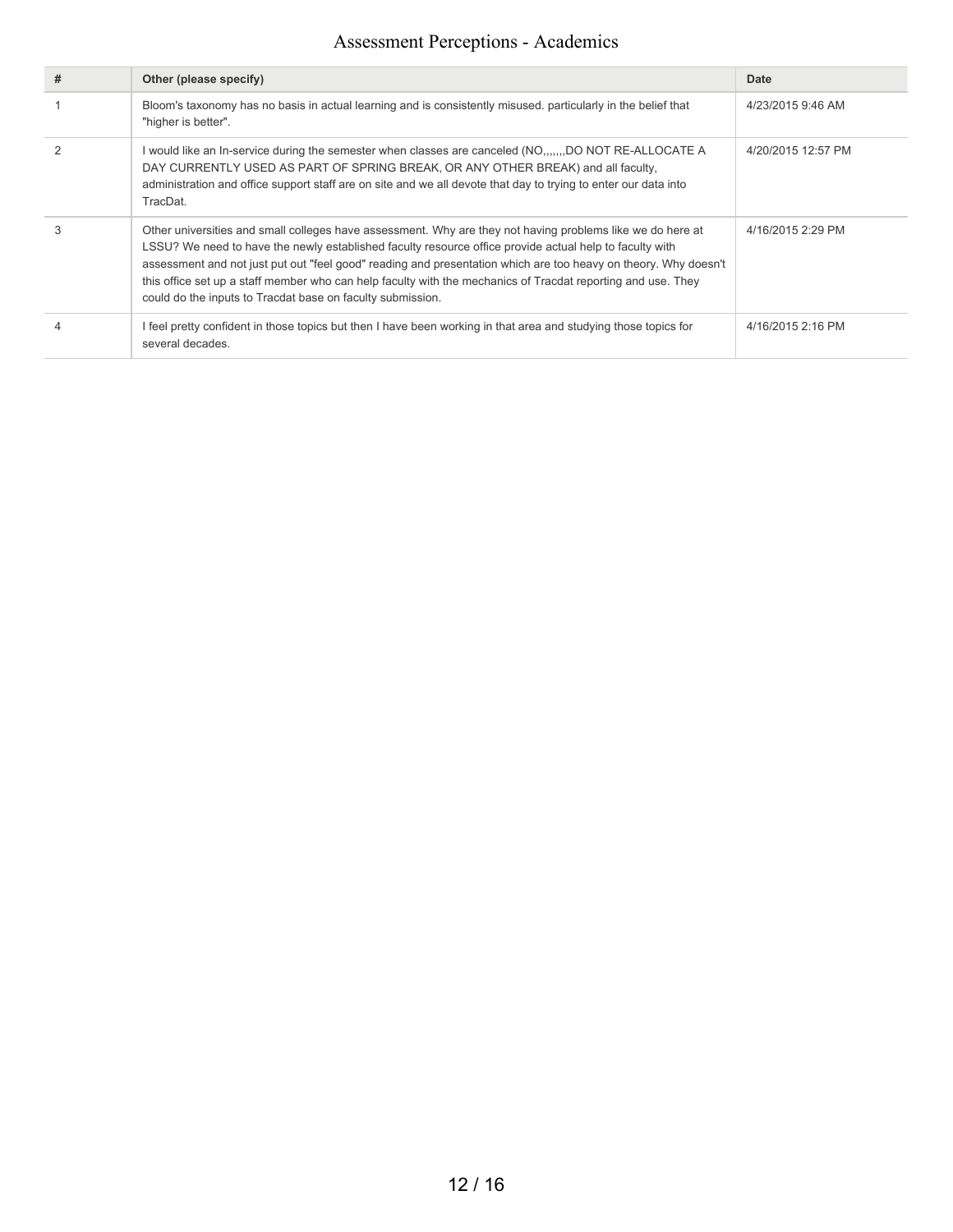## **Q7 I would prefer the following method for learning more on the assessment and documentation of student learning (check as many as apply):**

**Answered: 41 Skipped: 14**

**Individ ualized , face... Written Instruc tions Small trainin g clas... Videos on specifi c... A specifi c day dedi... Summer Funding session for s with a... confere nce... Guest speaker s from outs... Designa tion of a trai...** 0 4 8 12 16 20

| <b>Answer Choices</b>                                                                             |        |                |
|---------------------------------------------------------------------------------------------------|--------|----------------|
| Individualized, face-to-face assistance (1)                                                       | 31.71% | 13             |
| Written Instructions (2)                                                                          | 31.71% | 13             |
| Small training classes on campus during the school year (3)                                       | 41.46% | 17             |
| Videos on specific subjects (4)                                                                   | 24.39% | 10             |
| A specific day dedicated to assessment activity in my department (5)                              | 17.07% | $\overline{7}$ |
| Summer sessions with a stipend (6)                                                                | 48.78% | 20             |
| Funding for conference attendance (7)                                                             | 26.83% | 11             |
| Guest speakers from outside of the university (8)                                                 | 9.76%  | $\overline{4}$ |
| Designation of a trained Departmental Assessment Liaison to whom I could go to for assistance (9) | 48.78% | 20             |
| <b>Total Respondents: 41</b>                                                                      |        |                |

| <b>Basic Statistics</b> |                 |                       |              |                                   |
|-------------------------|-----------------|-----------------------|--------------|-----------------------------------|
| <b>Minimum</b><br>1.00  | Maximum<br>9.00 | Median<br>5.00<br>. . | Mean<br>4.99 | <b>Standard Deviation</b><br>2.68 |

| # | Other (please specify)                                                                                                   | Date              |
|---|--------------------------------------------------------------------------------------------------------------------------|-------------------|
|   | The trained Dept Assessment Liaison should be given a stipend.                                                           | 4/16/2015 5:34 PM |
| 2 | For the last point above: A Department Assessment Liaison who is given a course release for holding that<br>position!!!! | 4/16/2015 3:56 PM |
| 3 | Designation of a trained, appropriately compensated Departmental Assessment Liaison.                                     | 4/16/2015 3:49 PM |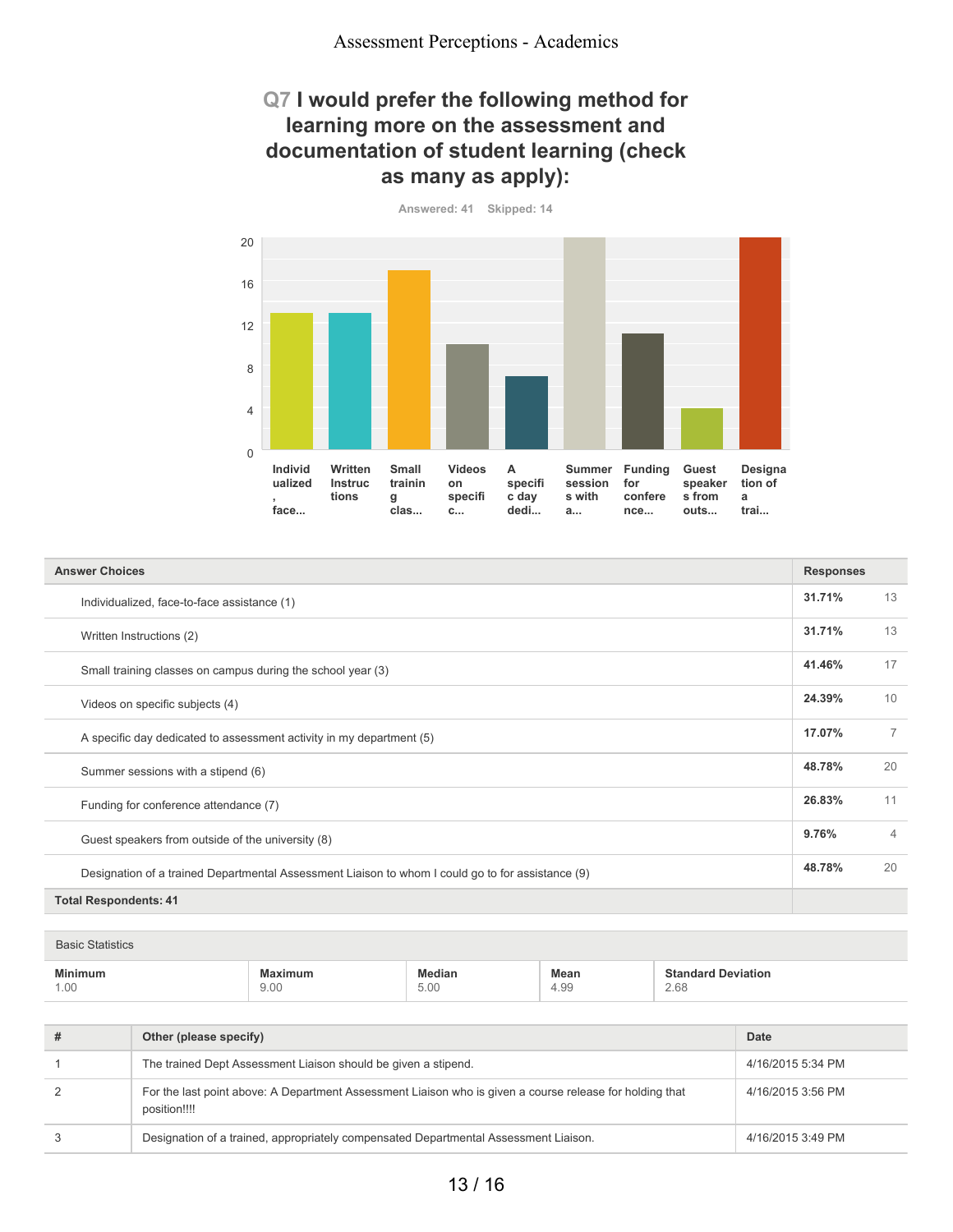| We do not need any of this stuff listed in #7. Don't forget faculty are here to teach!!!!! See my remarks in the box<br>for section 6. | 4/16/2015 2:29 PM |
|----------------------------------------------------------------------------------------------------------------------------------------|-------------------|
| I have no strong opinions in how to advance assessment at LSSU                                                                         | 4/16/2015 2:16 PM |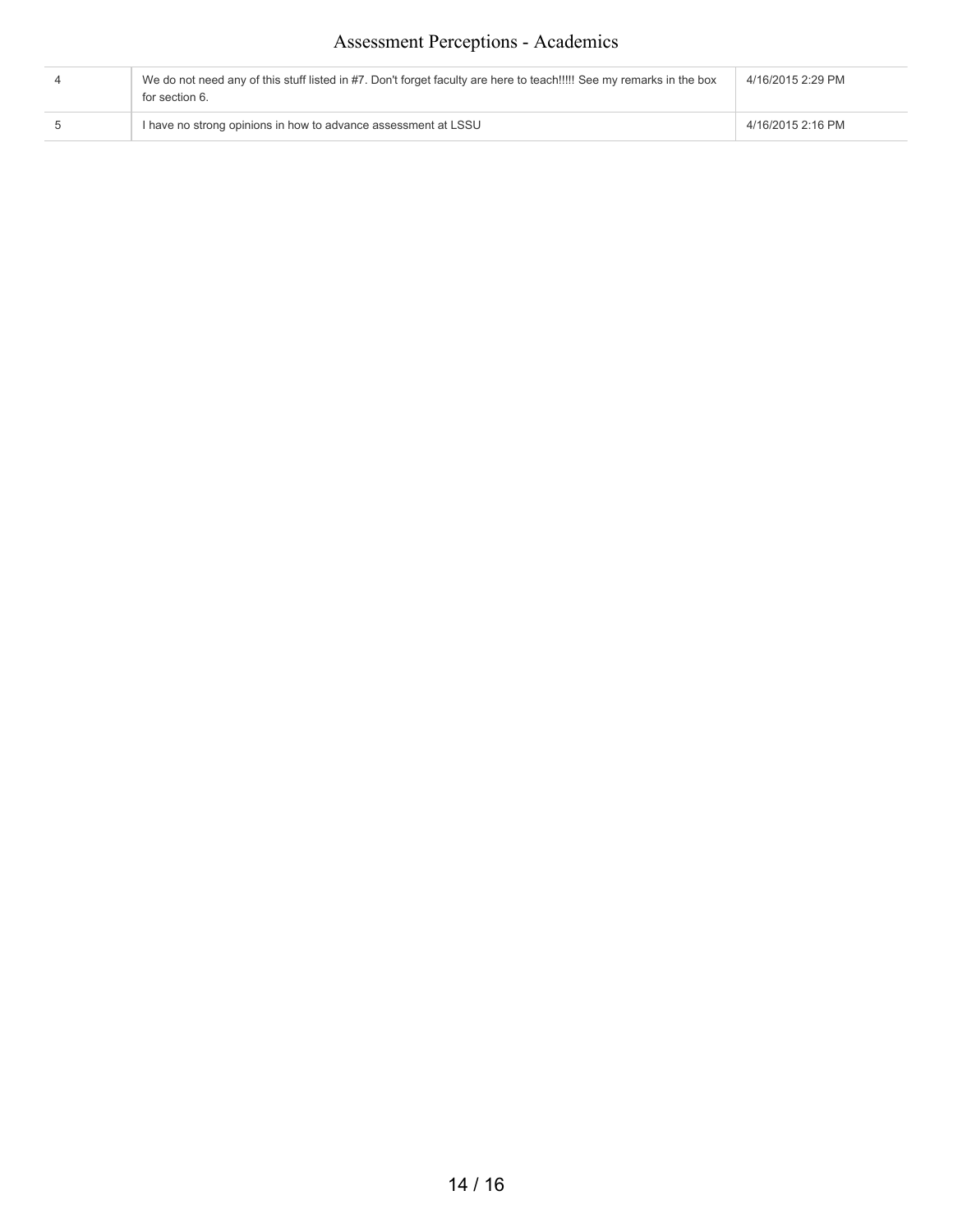## **Q8 Are there other assessment related issues or topics you would like to comment on?**

**Answered: 11 Skipped: 44**

| # | <b>Responses</b>                                                                                                                                                                                                                                                                                                                                                                                                                                                                                                                                                                                                                                                                                                                                                                                                                                                                                                                                                                                                                                                                                                                                                                                                                                                                                                                                                                                                                                                                                                                                                                     | <b>Date</b>        |
|---|--------------------------------------------------------------------------------------------------------------------------------------------------------------------------------------------------------------------------------------------------------------------------------------------------------------------------------------------------------------------------------------------------------------------------------------------------------------------------------------------------------------------------------------------------------------------------------------------------------------------------------------------------------------------------------------------------------------------------------------------------------------------------------------------------------------------------------------------------------------------------------------------------------------------------------------------------------------------------------------------------------------------------------------------------------------------------------------------------------------------------------------------------------------------------------------------------------------------------------------------------------------------------------------------------------------------------------------------------------------------------------------------------------------------------------------------------------------------------------------------------------------------------------------------------------------------------------------|--------------------|
| 1 | I don't want to see assessment trivialized at LSSU. Instead of focusing on the process of entering data in<br>TracDat, try focusing on WHY we should assess and how that data can make us better educators. Schools need<br>to really focus on the conversations about what happened when faculty assessed and what changes they made<br>rather than focusing solely on what percentage of course had data entered. I think that approach leads to garbage<br>in, garbage out and an overall misunderstanding of what assessment is for. Faculty walk away with the opinion<br>that assessment is something that is being done to us and not something that we can do as a self-improvement<br>cycle.                                                                                                                                                                                                                                                                                                                                                                                                                                                                                                                                                                                                                                                                                                                                                                                                                                                                                | 4/24/2015 10:19 AM |
| 2 | While there has been a focus on assessment as of late, the implementation of these efforts has been severely<br>botched. As a result, little progress has been evident from my perspective with respect to generating meaningful<br>documentation of assessment activities. The reality is that building a meaningful assessment culture will take<br>time (probably a decade or two) which we do not have due to accreditation timelines. Thus, what will be most<br>practically useful is a clear statement of what the accrediting body is looking for. If this cannot be generated or<br>obtained, we are frankly wasting our time with the haphazard methods we are currently using to attempt to<br>generate documentation to show things we are guessing at, and I personally only have so much time I'm willing to<br>spend chasing metaphoric butterflies when I could be spending that time more directly benefiting my students. I<br>do not believe I am alone in this opinion.                                                                                                                                                                                                                                                                                                                                                                                                                                                                                                                                                                                          | 4/21/2015 11:41 AM |
| 3 | Someone needs to have more clear control of checking to make sure that course and program assessment<br>happens in a reliable and meaningful way. Right now Deans are supposed to do this and they do not have the<br>time. Giving this responsibility to chairs would be a good start as long as chairs had more time to accomplish it.                                                                                                                                                                                                                                                                                                                                                                                                                                                                                                                                                                                                                                                                                                                                                                                                                                                                                                                                                                                                                                                                                                                                                                                                                                             | 4/20/2015 2:24 PM  |
| 4 | This is hardly a short survey. We are increasingly expected to teach more with less. To have formal assessment<br>imposed upon us just adds to this burden and decreases our ability to teach effectively. Every faculty I know is<br>constantly assessing his/her ability to teach and his/her students knowledge and abilities. I edit my courses every<br>semester to ensure that I am as effective as I can be. Much of what a student learns isn't captured in formal<br>assessment.                                                                                                                                                                                                                                                                                                                                                                                                                                                                                                                                                                                                                                                                                                                                                                                                                                                                                                                                                                                                                                                                                            | 4/20/2015 9:11 AM  |
| 5 | I just want to say thank you for asking me my perceptions and views on assessment. It is good to feel as though<br>administration cares about helping me achieve my assessment goals and not just blaming me for not always<br>reaching them.                                                                                                                                                                                                                                                                                                                                                                                                                                                                                                                                                                                                                                                                                                                                                                                                                                                                                                                                                                                                                                                                                                                                                                                                                                                                                                                                        | 4/17/2015 9:32 AM  |
| 6 | Assessment belongs at the program and course level and should not be available outside the program.                                                                                                                                                                                                                                                                                                                                                                                                                                                                                                                                                                                                                                                                                                                                                                                                                                                                                                                                                                                                                                                                                                                                                                                                                                                                                                                                                                                                                                                                                  | 4/16/2015 7:09 PM  |
| 7 | Assessment happens at LSSU! It is recognized that we need to do something to address HLC requirements. But,<br>we don't need to go overboard. LSSU is over reacting and making assessment a huge deal than it needs to be.<br>This typically happens when you create an upper level Admin position (Assoc. Provost) to oversee an issue like<br>this. Making everyone run around and document the heck out of everything makes this job justifiable. Why don't<br>we also create an Assoc. Provost for Retention. Retention is important too. So, with the leadership of this new<br>Assoc Provost for Retention we can fill more forms, complete more reviews, enter more data, and so on!!<br>Assessment certainly needs to happen at the program level (particularly because that is the "flavor" of the day for<br>HLC and accrediting agencies). Work is done at the program level (not at the VP level). It would help to have a<br>driven and capable designated person to address assessment at the program or school level (with some<br>compensation). Whenever it is time to host HLC etc. then provide a stipend for a faculty or AP Staff member to<br>collate the assessment data and compile it for HLC review. From a cost point-of-view, we will still come out<br>ahead - but have more work done at where it needs to happen with accountability at the school or program level<br>(with the designated person). Sorry I have been driven to be so candid and to have a strong opinion (but valid I<br>hope, especially since several of my peers feel that way). | 4/16/2015 5:34 PM  |